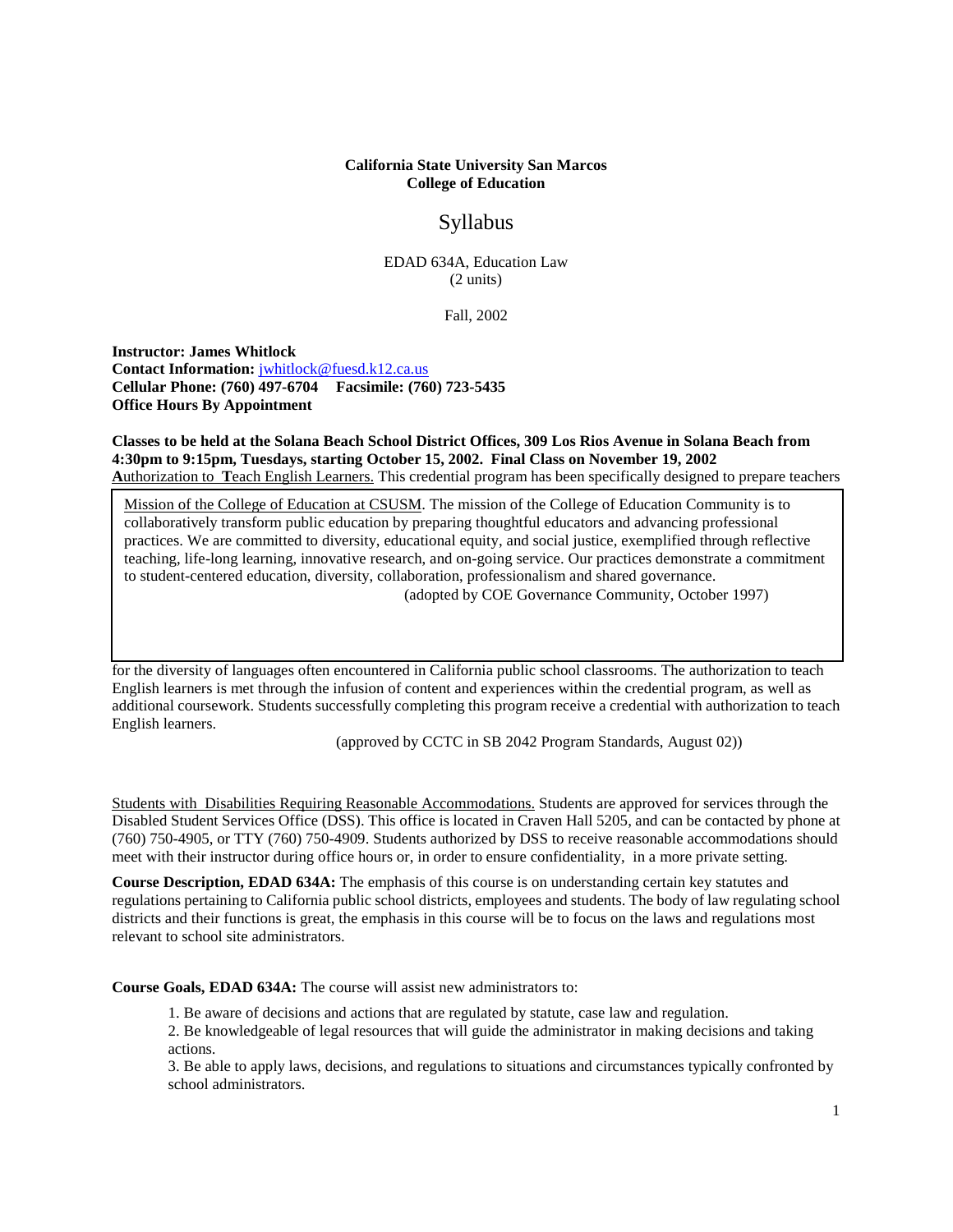**Course Objectives, EDAD 634A:** Upon completion of the course, the administrator will:

- **Exercise 3** Know what schools can and cannot ask students and parents to provide
- $\Box$  Know the elements of due process to which students and certain employees are entitled  $\Box$  Know the rights of parents, including non-custodial parents, to be involved in their child
- Know the rights of parents, including non-custodial parents, to be involved in their children's education<br>  $\Box$  Know how to timely and correctly investigate and respond to citizen complaints
- $\Box$  Know how to timely and correctly investigate and respond to citizen complaints  $\Box$  Know the various classifications of employees and the basic employment rights
- Know the various classifications of employees and the basic employment rights attached to each classification
- Know how to prevent and correct sexual harassment including conduct between students, employees and student-employees
- Know the circumstances under which suspected child abuse must be reported, how such reports are made and by whom
- Know the basic management obligations concerning collective bargaining and how school site administrators can contribute to positive employer-employee relations

## **Required Texts and Materials for EDAD 634A:**

The California Educators' Guide to School Law, third edition, by Ronald D. Wenkart, Esq., LRP Publications, Dept. 430, P.O. Box 980, Horsham, PA 19044-0980 (Product Code 300059; \$37.50 + \$7.50 shipping & handling)

The FRISK Documentation Training Manual, k-12 Edition, Atkinson, Andelson, Loya, Ruud & Romo, Attorneys at Law, 17871 Park Plaza Drive, Suite 200, Cerritos, California 90703-8597; \$24.95 + \$3.00 shipping & handling)

Students will be asked to locate and bring to class various artifacts such as district policies as well as use the Internet for research purposes.

#### **Course Requirements:**

Write a paper of no less than 800 words nor more than 1000 words (see writing requirement below) and make a class presentation on the same subject concerning one particular and timely legal issue effecting a specific public school or California public schools generally. The main point of the paper and presentation is to described how the law or legal decision impacted school operations.

Fully participate in class discussions from an informed point of view (see attendance policy below). Final examination-written exam in class based on written materials and class presentations/discussions.

## **Grading Policy:**

40% Based on class attendance and informed participation 40% Based on term paper of and presentation described above 20% Based on final examination

#### **Course Outline (calendar of topics):** Attached

#### **University Writing and Attendance Policies**

**Writing:** In keeping with the All-University Writing Requirement, all courses must have a writing component of at least 2,500 words (approximately 10 pages) for a 3 unit course which can be administered in a variety of ways. EDAD 634A is a 2 unit course, the writing requirement is approximately 1700 words which includes all class assignments, the term paper and final exam. Please use 1" margins, 12 point New Times Roman font, double spaced for all written assignments.

**Attendance Policy:** Due to the dynamic and interactive nature of course in the COE, all students are expected to attend all classes and participate actively. At a minimum, students must attend more than 80% of class time, or s/he may not receive a passing grade for the course at the discretion of the instructor. If two class sessions are missed, or if the student is late (or leaves early) more than three sessions, s/he cannot receive a grade of "A". If three class sessions are missed, the highest possible grade that can be earned is a "C+". If extenuating circumstances occur, the student should contact the instructor as soon as possible to make appropriate arrangements.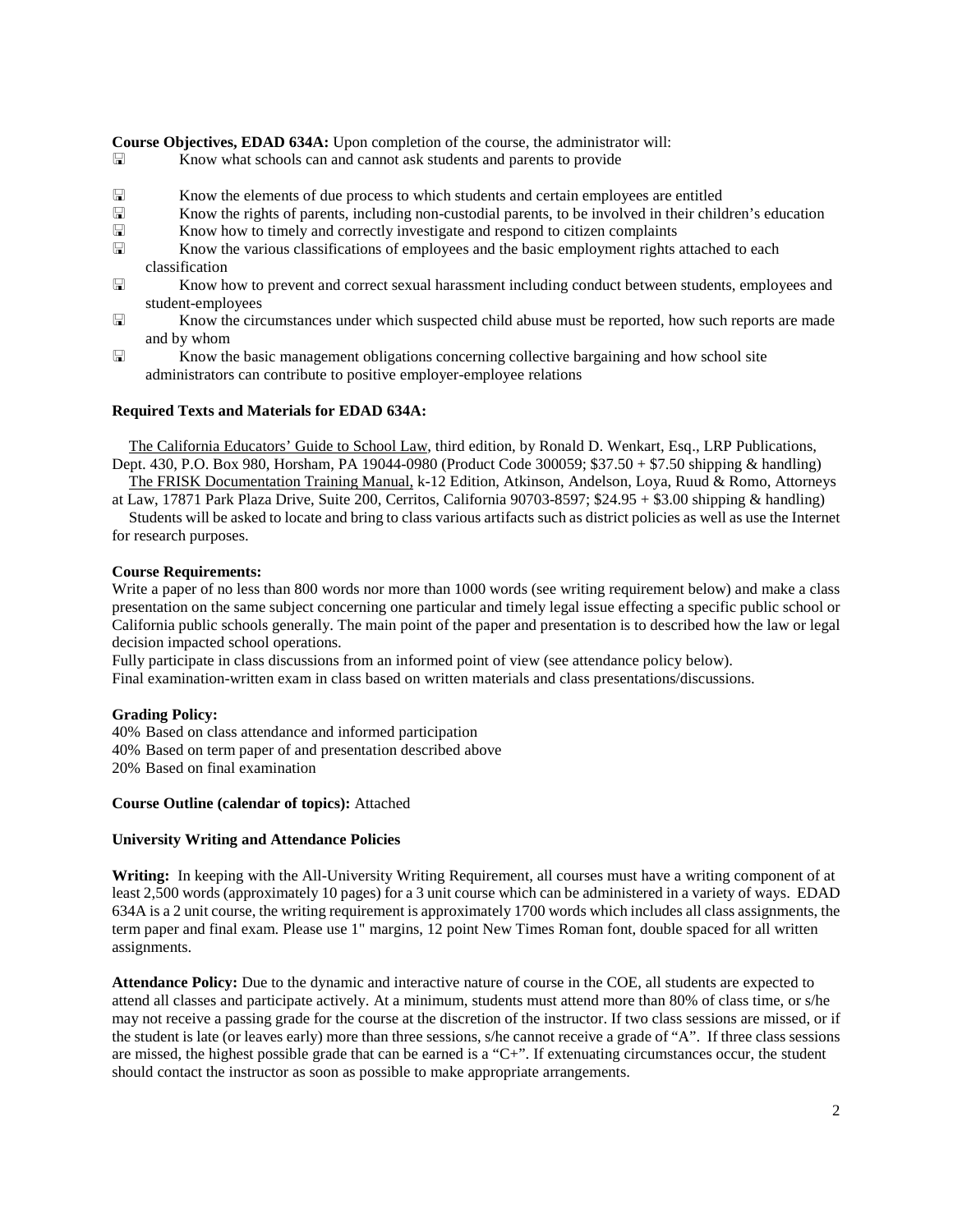*Class Schedule attached*